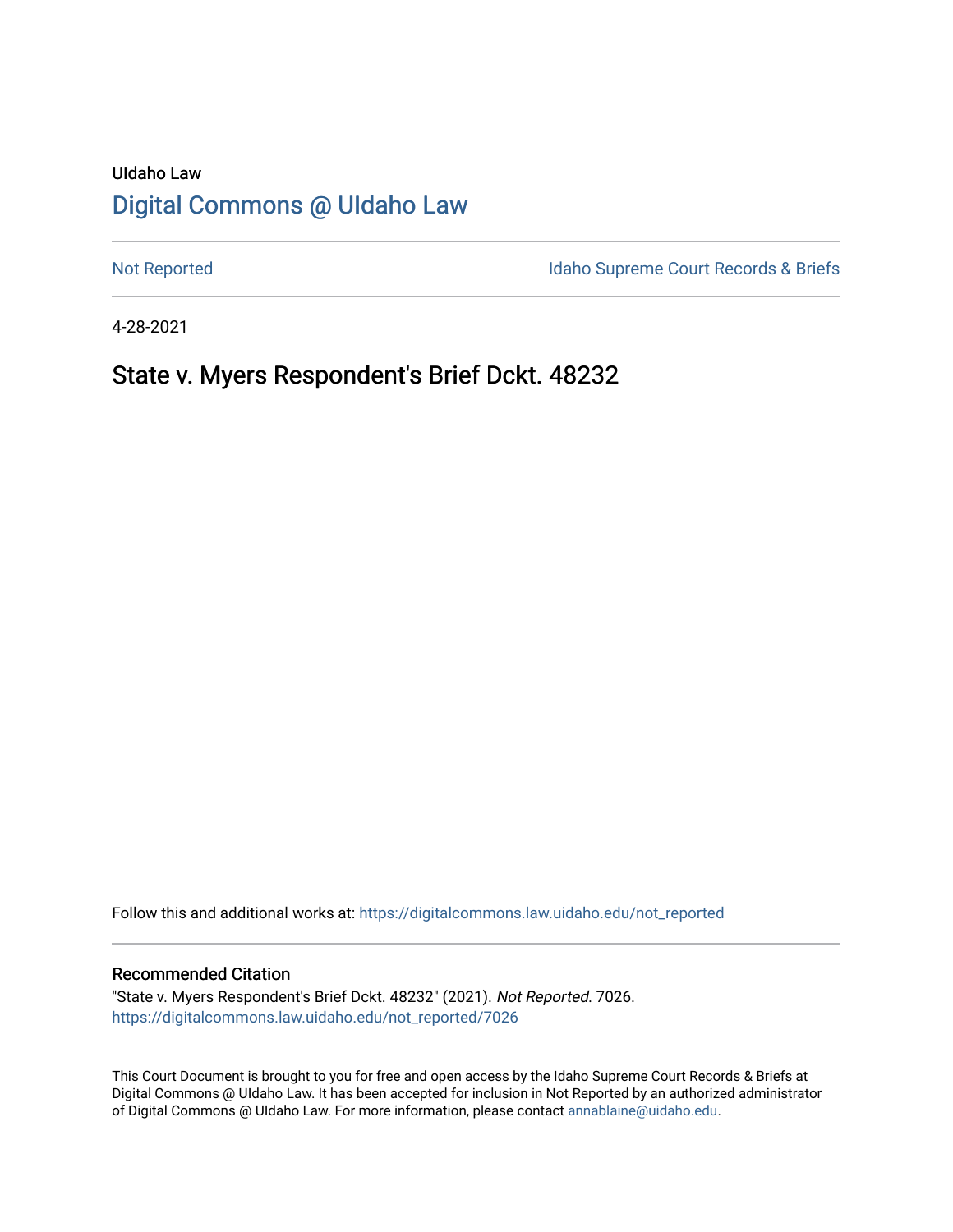Electronically Filed 4/28/2021 12:23 PM Idaho Supreme Court Melanie Gagnepain, Clerk of the Court By: Sara Velasquez, Deputy Clerk

LAWRENCE G. WASDEN Attorney General State of Idaho

COLLEEN D. ZAHN Deputy Attorney General Chief, Criminal Law Division

KALE D. GANS Deputy Attorney General P. O. Box 83720 Boise, Idaho 83720-0010 (208) 334-4534 E-mail: ecf@ag.idaho.gov

## IN THE SUPREME COURT OF THE STATE OF IDAHO

| STATE OF IDAHO,            |                           |
|----------------------------|---------------------------|
|                            | NO. 48232-2020            |
| Plaintiff-Respondent,      |                           |
|                            | Ada County Case No.       |
| V.                         | CR01-17-6960              |
|                            |                           |
| <b>ASHLEY MARIE MYERS,</b> |                           |
|                            | <b>RESPONDENT'S BRIEF</b> |
| Defendant-Appellant.       |                           |
|                            |                           |

### ISSUE

Has Ashley Marie Myers failed to show that the district court abused its discretion when it revoked her probation and executed her sentence of ten years, with two years fixed, for felony DUI?

#### ARGUMENT

### Myers Has Failed To Show That The District Court Abused Its Sentencing Discretion

A. Introduction

In March 2017, the state charged Myers with felony DUI, alleging two prior DUI convictions within the past ten years. (R., pp.22-23.) Pursuant to a plea agreement with the state,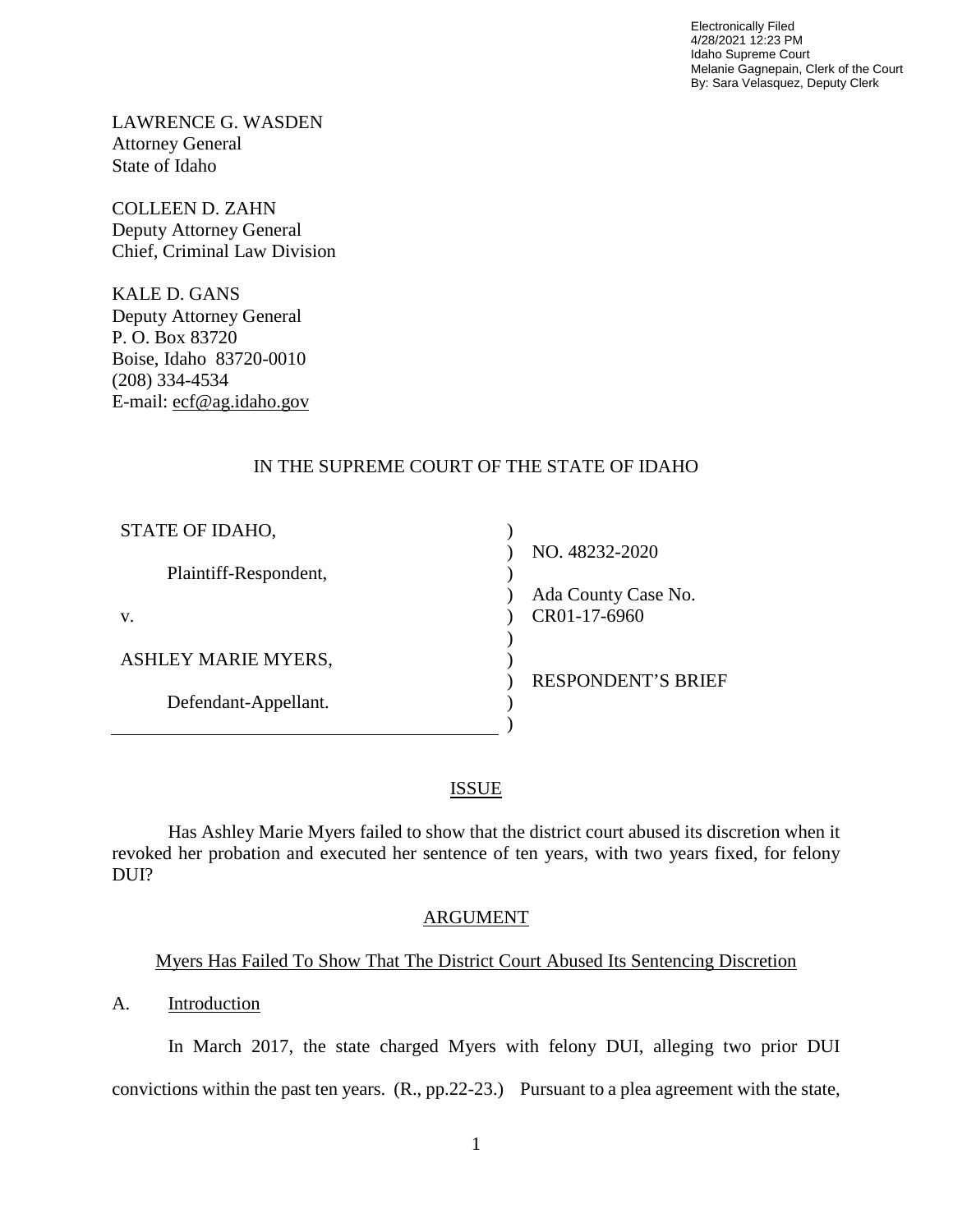Myers pleaded guilty as charged. (R., pp.29-39.) The district court sentenced Myers to ten years, with two years fixed, and placed her on probation for a period of ten years.  $(R., pp.44-45.)$ 

In January of 2018, the state filed a probation violation report, alleging that Myers violated the terms and conditions of probation in a variety of ways. (R., pp.60-62.) Myers admitted to five of the violations, acknowledging that she had prohibited contacts with another person, possessed drug paraphernalia, consumed alcohol on two occasions, and drove a car without being "properly licensed and insured." (R., pp.61-62, 70.) The district court revoked probation and retained jurisdiction, placing Myers on a rider. (R., pp.72-73.)

In September of 2018, following the period of retained jurisdiction, the district again placed Myers on probation for a period of ten years. (R., pp.76-81.)

Myers was subsequently arrested in Payette County, in January of 2020, for felony DUI, two counts of misdemeanor battery on an officer, and one count of misdemeanor resisting and obstructing. (R., pp.84, 92-93.) The state moved to revoke Myers' probation based on the Payette County charges, among other alleged violations. (R., p.86-91.) Myers ultimately pleaded guilty to the Payette County felony DUI charge; thereafter, in this case, she admitted to the probation violation based on that charge.  $(R., p.117; 6/1/20 \text{ Tr.}, p.4, L17 - p.5, L.16.)$  Following Myers' admission, the district court revoked probation and imposed her underlying sentence. (R., pp.122- 23; 8/3/2020 Tr., p.16, L.18 – p.19, L.16.) Myers timely appealed. (R., pp.125-26.)

Myers argues the district court abused its discretion "by executing her sentence without retaining jurisdiction." (Appellant's brief, p.6.) Review of the record and application of the relevant legal standards shows no abuse of discretion.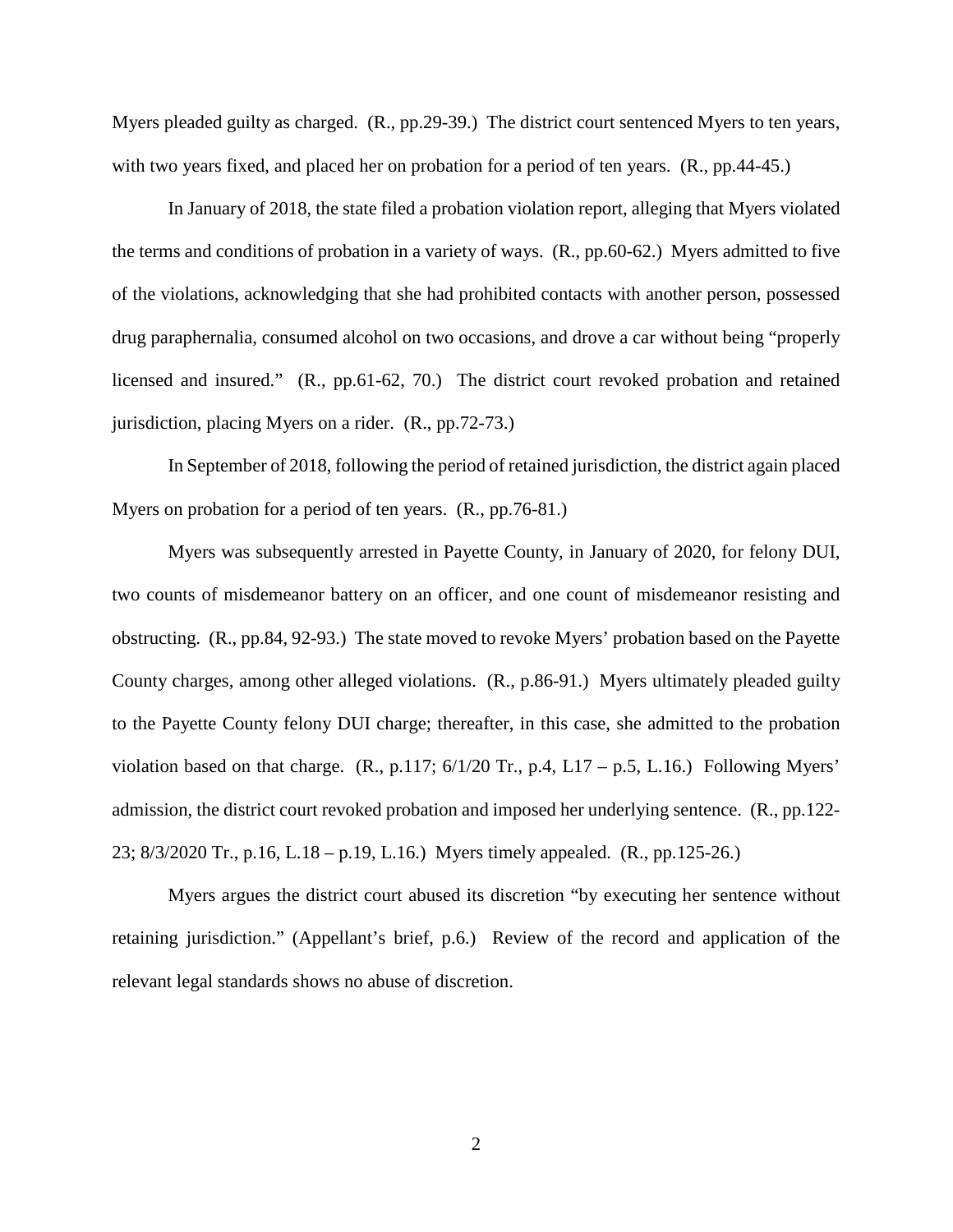### B. Standard Of Review

"Once a probation violation has been proven, the decision of whether to revoke probation is within the sound discretion of the court." State v. Le Veque, 164 Idaho 110, 113, 426 P.3d 461, 464 (2018) (quotation marks omitted). In evaluating whether a lower court abused its discretion, the appellate court conducts a four-part inquiry, which asks "whether the trial court: (1) correctly perceived the issue as one of discretion; (2) acted within the outer boundaries of its discretion; (3) acted consistently with the legal standards applicable to the specific choices available to it; and (4) reached its decision by the exercise of reason." State v. Herrera, 164 Idaho 261, 272, 429 P.3d 149, 160 (2018) (citing Lunneborg v. My Fun Life, 163 Idaho 856, 863, 421 P.3d 187, 194 (2018)).

### C. Myers Has Shown No Abuse Of The District Court's Discretion

 "A district court's decision to revoke probation will not be overturned on appeal absent a showing that the court abused its discretion." State v. Day, 154 Idaho 649, 650, 301 P.3d 655, 656 (Ct. App. 2013). "Relevant considerations in making this decision are whether the probation is serving the goals of rehabilitation and whether imprisonment is necessary for the protection of society." State v. Kerr, 115 Idaho 725, 726, 769 P.2d 602, 603 (Ct. App. 1989). "[W]e examine all the circumstances bearing upon the decision to revoke probation and require execution of the sentence, including events that occurred between the original pronouncement of the sentence and the revocation of probation." State v. Hoskins, 131 Idaho 670, 672, 962 P.2d 1054, 1056 (Ct. App. 1998).

On appeal, Myers fails to show the district court abused its discretion. To the contrary, the court properly executed Myers' sentence because Myers' drinking and driving posed a risk to the community, and all prior attempts at rehabilitation had failed. Myers' underlying conviction was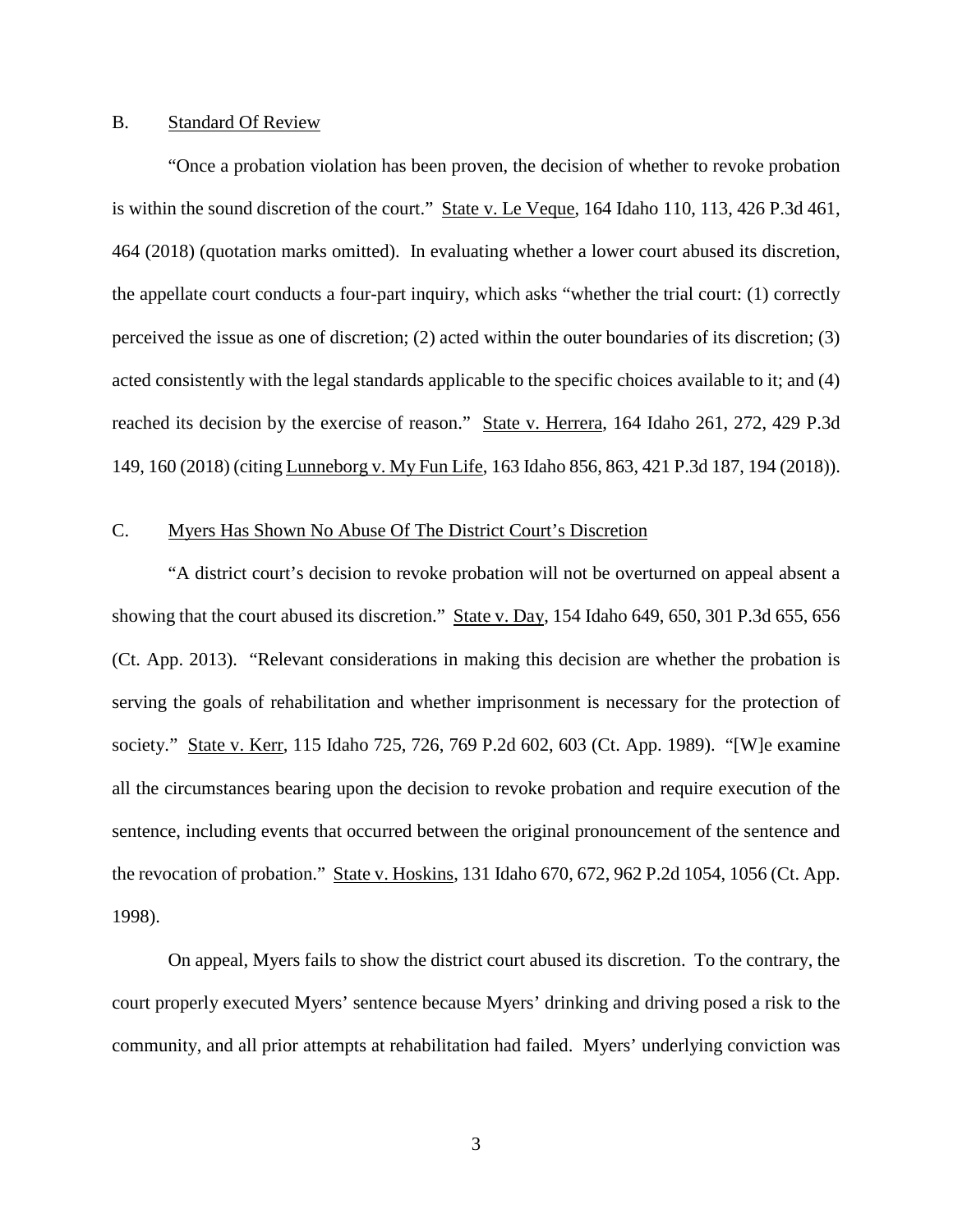felony DUI—her fourth lifetime conviction for driving under the influence.<sup>[1](#page-4-0)</sup> (PSI, pp.4-6; 6/1/20) Tr., p.6, Ls.9-11.) She has twice violated probation in this case, and almost all the admitted violations involve drinking and driving. (R., pp.61-62, 70, 117.) Myers' most recent probation violation was based on her latest conviction out of Payette County, also for felony DUI, where Myers "hit a car being driven by another person" and was "extremely combative with the officers" who responded to the scene. (8/3/20 Tr., p.17, Ls.11-17.) Lots of things had been tried to address Myers' penchant for drunk driving; indeed, Myers accrued her second felony DUI despite having "a mix of probation and programs" under her belt, as well as "sober structured time" during her rider in this case. (8/3/20 Tr., p.17, Ls.2-11; see PSI, pp.11-12.)

The district court therefore sensibly concluded that Myers' "really cannot drink at all," and needed more alcohol abuse treatment and "mental health treatment" before she could effectively address these issues. (8/3/20 Tr., p.17, Ls.17-24.) Given Myers' prior history and performance in this case, the court was likewise well within its discretion to conclude that probation, or even another rider, was insufficient to get her there: the district court found "the problem we have gotten to is it doesn't seem safe to deal with this in the community," at least until Myers accrued "more time sober" and had "a better chance ... to deal with it better."  $(8/3/20 \text{ Tr.}, p.17, L.24 - p.18, L.4.)$ Myers fails to show this was an abuse of discretion.

On appeal Myers argues that "the district court did not exercise reason, and thus abused its discretion, by executing her sentence without retaining jurisdiction." (Appellant's brief, p.6.) Her claim is that district court should have realized Myers "could be successful in the community,"

 $\overline{a}$ 

<span id="page-4-0"></span> $1$  The PSI in the record was prepared before Myers' 2020 felony DUI and therefore doesn't show that conviction in her criminal history. (See PSI, pp.4-6; 6/1/20 Tr., p.6, Ls.9-11.) In addition to the four convictions for driving under the influence, Myers' reckless driving conviction was originally charged as a DUI, based on Myers driving with a BAC of ".088/.086." (PSI, p.6.)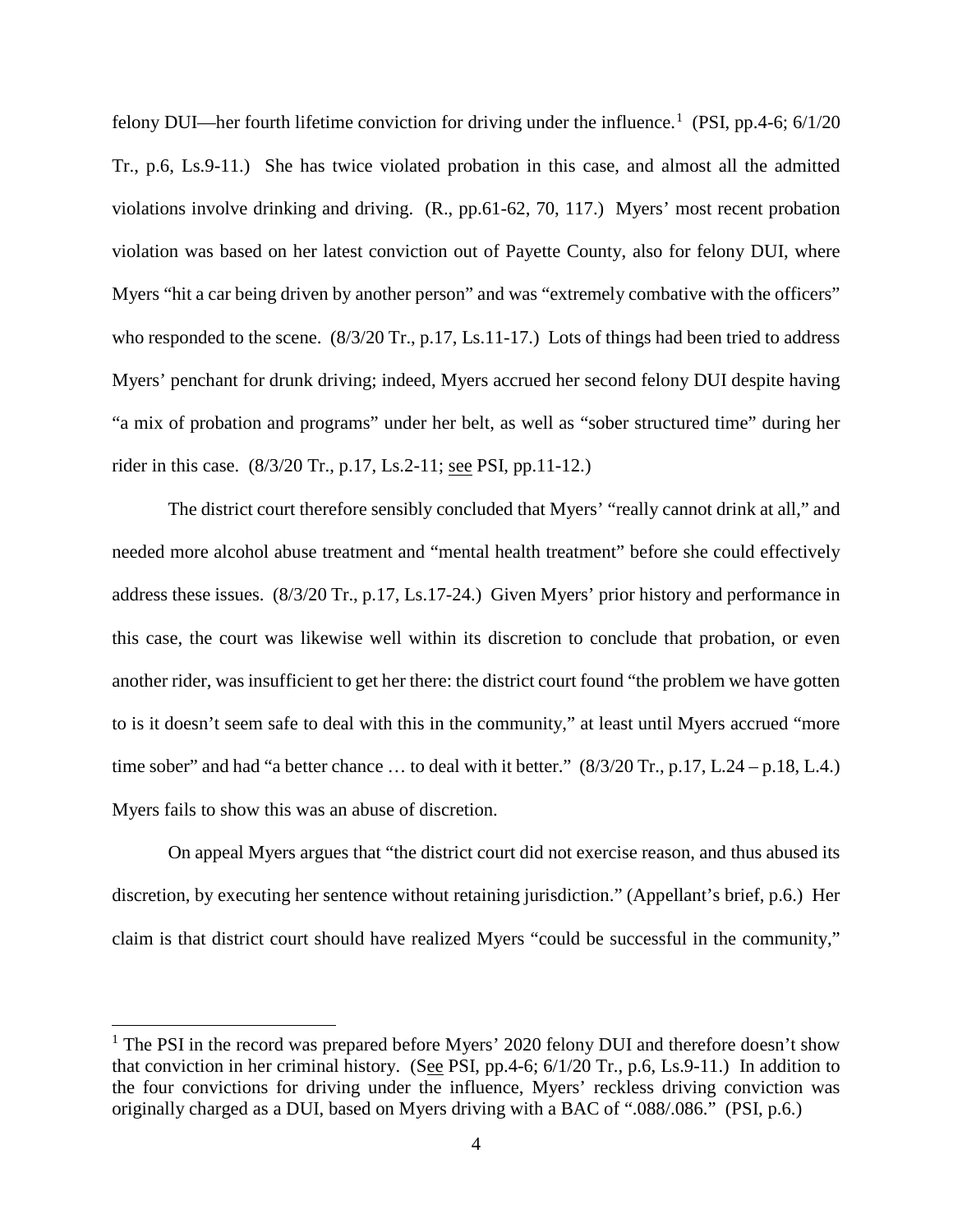while properly supervised, "if she receives the treatment and programming she needs to address her substance abuse issues." (Id.)

But this ignores that the district court was well aware of Myers' struggles with substance abuse. It understood how important treatment is. Those topics were essentially all the court discussed at the disposition hearing. (See  $8/3/20$  Tr., p.16, L.18 – p.20, L.2.) And Idaho's appellate courts do "not presume the district court did not consider the information before it, as the district court said it did," nor will they "reweigh the evidence on appeal from a discretionary sentencing decision." State v. Deboer, Idaho Court of Appeals Docket No. 47840, \*5 (filed January 28, 2021 (opinion not yet final), citing State v. Windom, 150 Idaho 873, 879, 253 P.3d 310, 316 (2011)). This Court should not do so here.

In any event, the district court sensibly disagreed that Myers "could be successful in the community." (Appellant's brief, p.6.) Far from "not exercis[ing] reason" on that question (see Appellant's brief, p.6), the court quite reasonably assessed the record in front of it, and concluded that Myers was demonstrably incapable of solving these problems on her own, on probation, or on a rider:

This is a very significant violation of a probation that had as conditions of that probation that you couldn't purchase, possess or consume alcohol. And then you couple it with the kicking the officers and all of that stuff, I think things are very out of control. And I just don't feel like we have the capability to manage that safely in the public. Whereas, I think if you got more programming and more sobriety, you might be able to move along farther.

…

So I'm going to revoke probation and impose sentence, but you've got lots of credit for time served. And I'm going to recommend that you receive additional substance abuse counseling and treatment, and I'm also going to recommend in the judgment that you receive mental health counseling and treatment. Because I think if you do both of those together and you have some more time sober, you should be in a better[,] stronger position when you get out.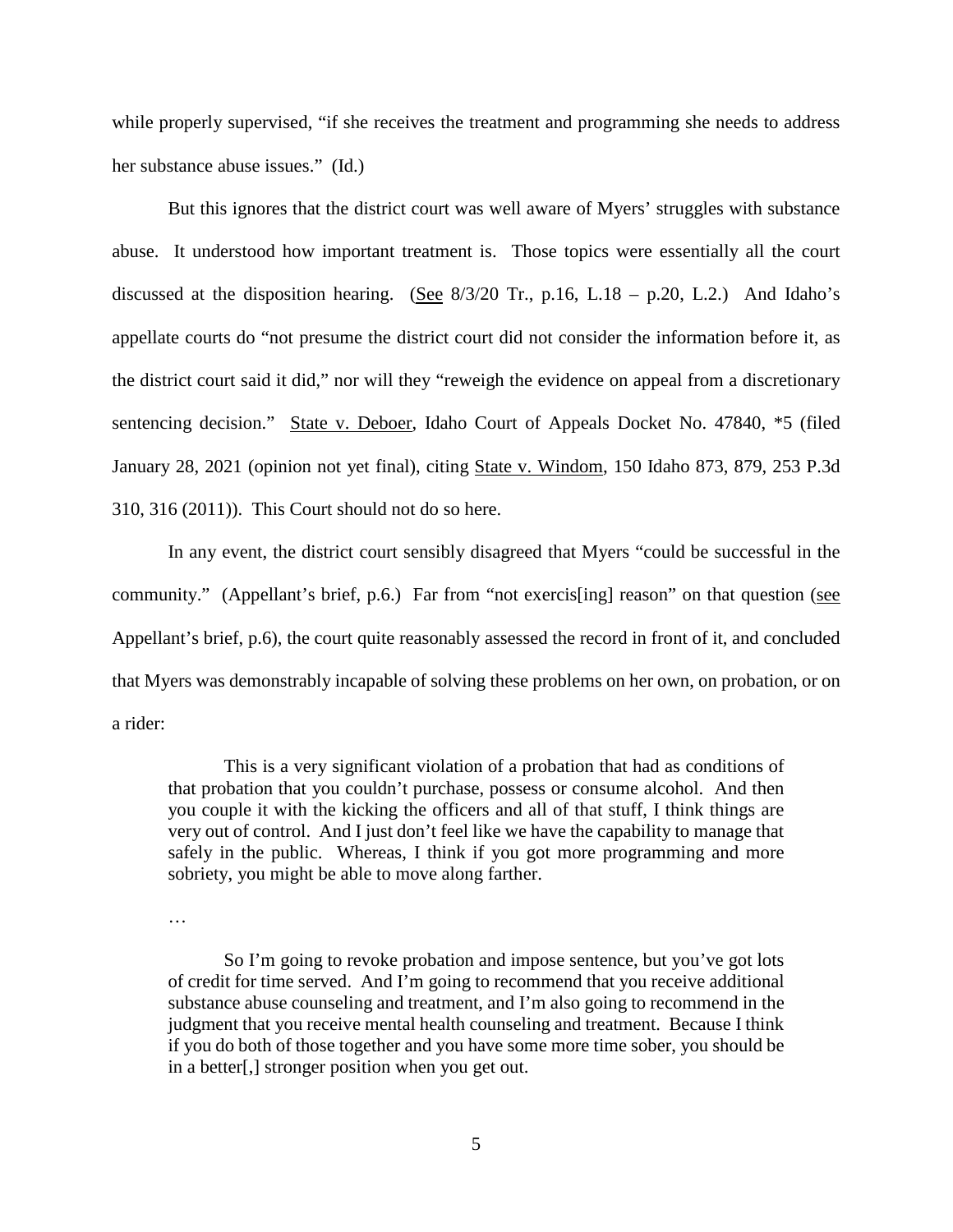$(Tr., p.18, Ls.5 - p.19, L.16.)$ 

The record in this case affirms that, despite numerous attempts at treatment and non-prison supervision, Myers still "violated the key conditions" related to drinking and driving, which are "designed to protect people."  $(8/3/20 \text{ Tr.}, p.19, \text{Ls.2-3}; \text{R.}, pp.61-62, 70, 117)$  As such, the district court was right to think it would be unsafe to prematurely release Myers without "some more time sober" in prison. (8/3/20 Tr., p.19, Ls.7-16.) Because probation was not accomplishing its goals, nor had Myers' period of retained jurisdiction made any durable impact on her drinking and driving, this was a reasonable conclusion.

Rehabilitation and community protection are the touchstones of a probation revocation decision. See Kerr, 115 Idaho at 726, 769 P.2d at 603. And despite many attempts at rehabilitation—through probation, treatment, and a rider—Myers' substance abuse issues remained unsolved, and the community remained at risk. The district court was therefore well within its discretion to conclude that nothing short of incarceration, and the non-negotiable treatment on offer there, could effectively rehabilitate Myers while protecting the public. (Appellant's brief, p.3.) The court did not abuse its discretion by revoking probation and executing the sentence.

#### **CONCLUSION**

The state respectfully requests this Court to affirm the judgment of the district court. DATED this 28th day of April, 2021.

> /s/ Kale D. Gans KALE D. GANS Deputy Attorney General